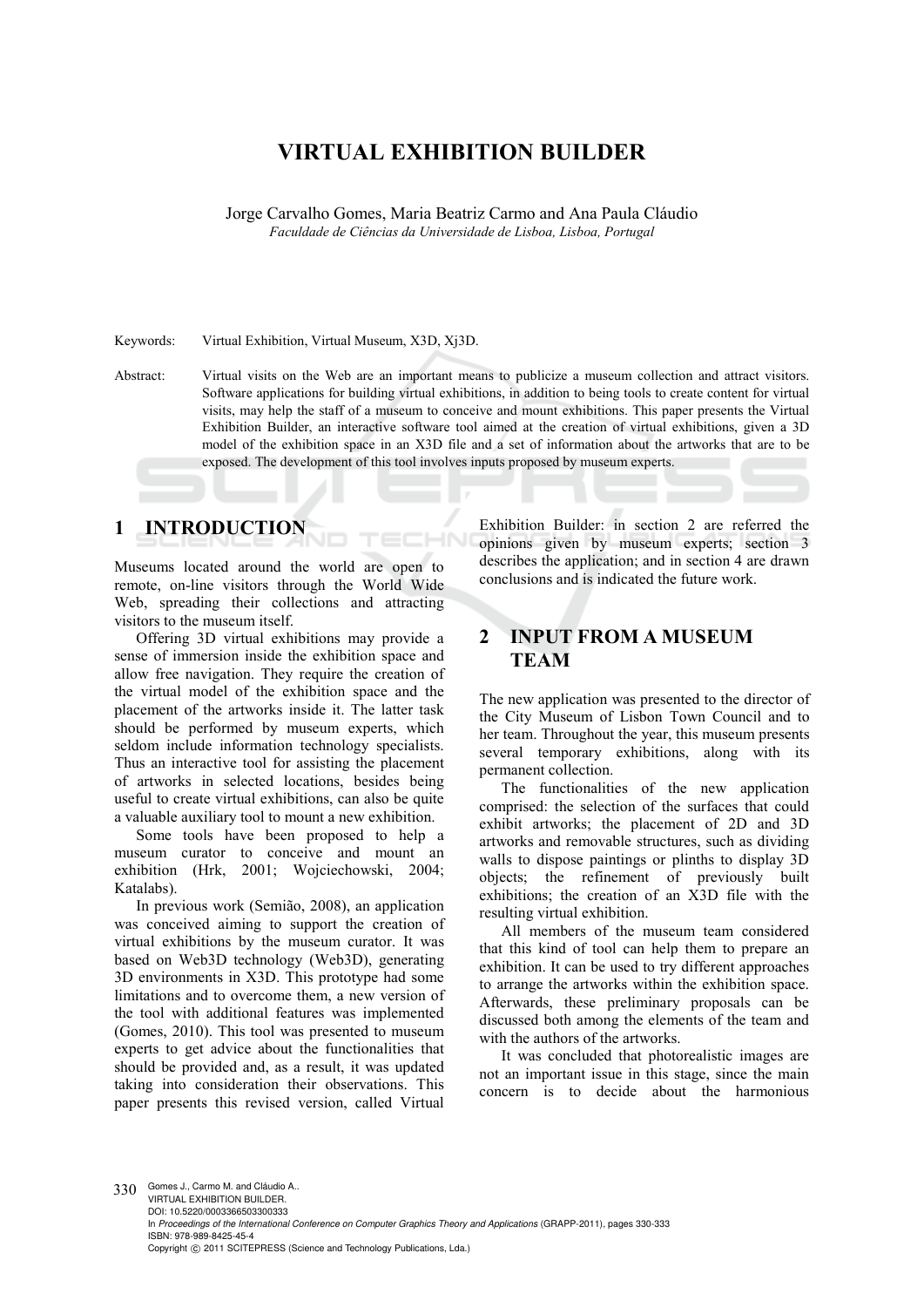arrangement of the artworks. Therefore, the ability to dispose and simulate light sources is not required.

The tool preserves the relative dimensions of the artworks and of the exhibition space which is a significant feature according to the team.

The creation of virtual exhibitions to be available on the Web was also considered an interesting functionality.

They proposed some new features, namely, to provide a new kind of removable structure that simulates the limits of a glass case to cover 3D artworks, giving a better perception of the available space. They also suggested that simplified models of 3D artworks could be a reasonable approach to speed up the preparation of temporary exhibitions. Besides improving the application's performance, they avoid the time consuming task of creating detailed 3D models.

It was noticed that navigation in 3D space can raise some problems in achieving the correct position of the user. This can be corrected by defining viewpoints at key points allowing the user to move among them.

### **3 VIRTUAL EXHIBITION BUILDER**

The development of this tool was initially guided by the basic concern of producing a platform to assist museum teams, most probably non-informatics, to prepare an exhibition and create a virtual exhibition. Moreover, it was intended to be used for different physical spaces.

Since mounting the exhibition involves selecting artworks and associating each one with the surface where it will be exposed, one of the problems arising for the generic treatment of any exhibition space is the need to automatically add to the description of the exhibition space, modelled in X3D format, the capacity to choose these surfaces. In the case of X3D this process involves touch sensors in areas that can become suitable for the placement of objects. Furthermore, it is necessary to store all the information about the structure of the virtual exhibition model and all amendments in order to support future alterations. To achieve this goal it was conceived a conversion mechanism that transforms any X3D model of an exhibition into a generic, geometric description enabling a uniform treatment of any scene.

The following subsections present the architecture of the application, its basic features and the user interface.

#### **3.1 The Architecture of the Application**

The architecture of the application is based on a modular design in order to allow easy implementation of new features.

The functionalities of the application are split into multiple edit modes. An edit mode is an independent unit, associated with a specific action that can be undertaken, such as, adding a 2D artwork, adding a 3D artwork, adding a removable structure, creating a viewpoint. It has the capacity to change the scene in some particular way and record these changes on the X3D file that stores the final virtual exhibition.

The articulation with each module is done through well defined interfaces that contain the necessary methods for the application's workflow, such as switching edit mode, saving the current logical state or obtaining the graphical user interface associated with the edit mode. Through these interfaces, the application core can glue everything together without relying on the implemented modules.

There is an abstract implementation of a module for the generic placement of objects, which includes all the common features concerning object placement. For each specific type of objects that can be added to the scene, a derived module of this abstract module is implemented, taking into account the particular characteristics of the object.

Information about the artworks is stored in a database integrated into the application, using SQLite. Although it would be more interesting to link the application to existing databases, this solution would certainly raise compatibility issues due to the lack of standardization in museums databases. Solving these issues would require some implementation specific knowledge, which is not desired in this application. Moreover, as stated by the experts of the museum, when dealing with the conception of temporary exhibitions, it is a more reasonable approach to use a database separate from the one that contains the museum collection.

The elementary steps the user must take in order to build a virtual exhibition are: load a X3D model with the rooms of the exhibition space; select surfaces adequate to display artworks; place and adjust the artworks in those surfaces; optionally define specific viewpoints to help navigation around the exhibition; export the new X3D model. These features will be detailed in the next subsection.

The application is implemented on Java SE 1.6 and uses Xj3D API 2.0M1, which builds and handles the scene graph. To access and modify the contents of this graph the methods of the SAI (Scene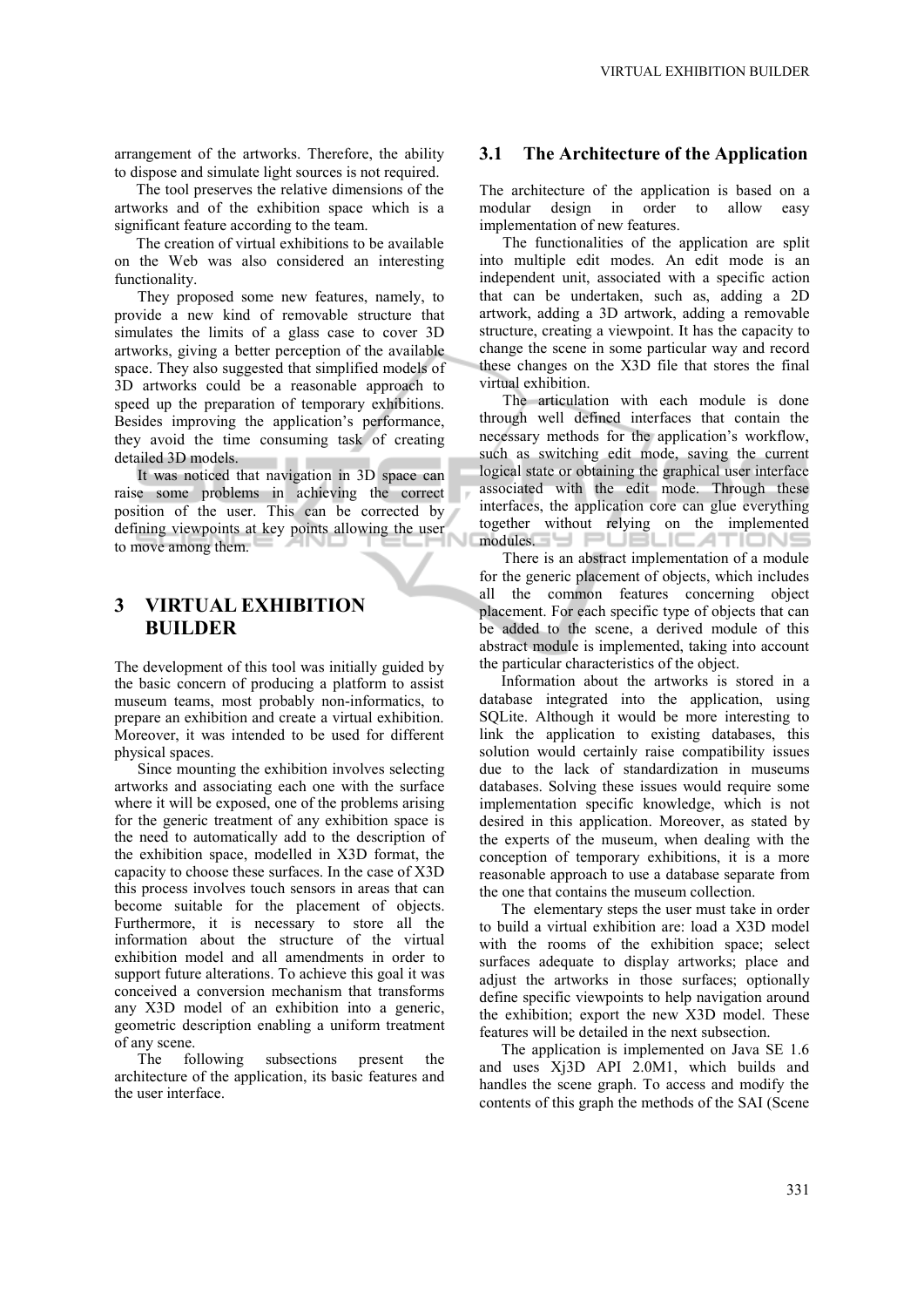Access Interface) Web3D standard are used. We resorted to Java3D API 1.3 for some phases of the geometric processing. The graphical user interface is built on Java Swing.

#### **3.2 Basic Features**

**Standardization of the Scene Geometry.** Despite being a well-defined format, X3D allows multiple internal representations for the same visible result, due to the wide variety of nodes that exist to describe the geometry of an object. Thus, analyzing an X3D scene when we do not know its creation process poses major difficulties for interpreting its geometry in an easy, complete and correct way. To overcome this difficulty, we devised a process that does not change the initial description of the scene but adds a new definition of its geometry, which contains the information necessary to add new objects to the scene.

This abstraction layer of the initial scene geometry is composed of a set of invisible surfaces which are placed in the top of the original geometry. Each surface is a flat area characterized by a single normal vector and comprising an arbitrary number of adjacent triangles. All the modifications done to the scene, including the addition of touch sensors or the highlight of surfaces, are done in this layer, leaving the original scene completely untouched.

**Selection of Surfaces.** Before starting the placement of art objects, the user must explicitly choose which areas are suitable for placement. This selection can be interactive, choosing suitable surfaces one by one or using pre-defined filters. These filters examine each surface and decide whether it should be selected and can also be combined and used to perform the inverse operation, that is, to reject surfaces instead of selecting them.

At the current development stage, there are: an area filter that selects all the surfaces that have a certain minimum area; and a normal filter that selects the surfaces whose normal satisfy the conditions imposed by the user.

**Placement of Objects.** To allow extending the type of objects that can be inserted into the scene, we defined a set of basic parameters that characterize an object and give support to the generic mechanism of object placement: the bounding box; the base of contact with the surface where it is placed; the normal vector of this surface (corresponding to the face or the visible volume of the object); and the orientation of its upper edge.

After selecting the object to be inserted into the scene, the previously chosen surfaces become selectable and the user must pick one with the mouse. The centre of the contact surface of the object is placed on the specific surface point selected with the cursor. Then the object can be rotated, its position can be adjusted or can also be placed on another surface.

2D artworks are stored as images in the database, along with additional information about the piece. One of the characteristics stored in the database is the physical dimensions of the artworks, so they are displayed using the correct scale.

3D artworks are stored as X3D models. A simplified representation can be built based on the physical dimensions and a single image of the artwork. In this case, a parallelepiped is placed in the scene and the image of the object is applied as texture to all faces. In Fig. 1 there is an example of two different representations of the same 3D artwork.



Figure 1: Two alternative representations of the same artwork are shown.

In addition to artworks, it is also possible to add removable structures, like dividing walls or plinths. For this purpose the user can place in the scene parallelepiped objects, choosing their size and colour. Once placed in the scene, the areas that compose the surfaces are also considered suitable for the placement of artworks and can be chosen in surface selection edit mode.

**Viewpoints.** X3D allows the definition of predefined positions for the user, called viewpoints, which are associated with a direction of sight. To support viewpoint definition interactively, the application is capable of automatically obtaining the position from where the user is looking at the scene and allows the user to define that view as a viewpoint.

**X3D Exhibition File Generation.** The X3D file containing the description of the virtual exhibition is produced through a process where each edit mode